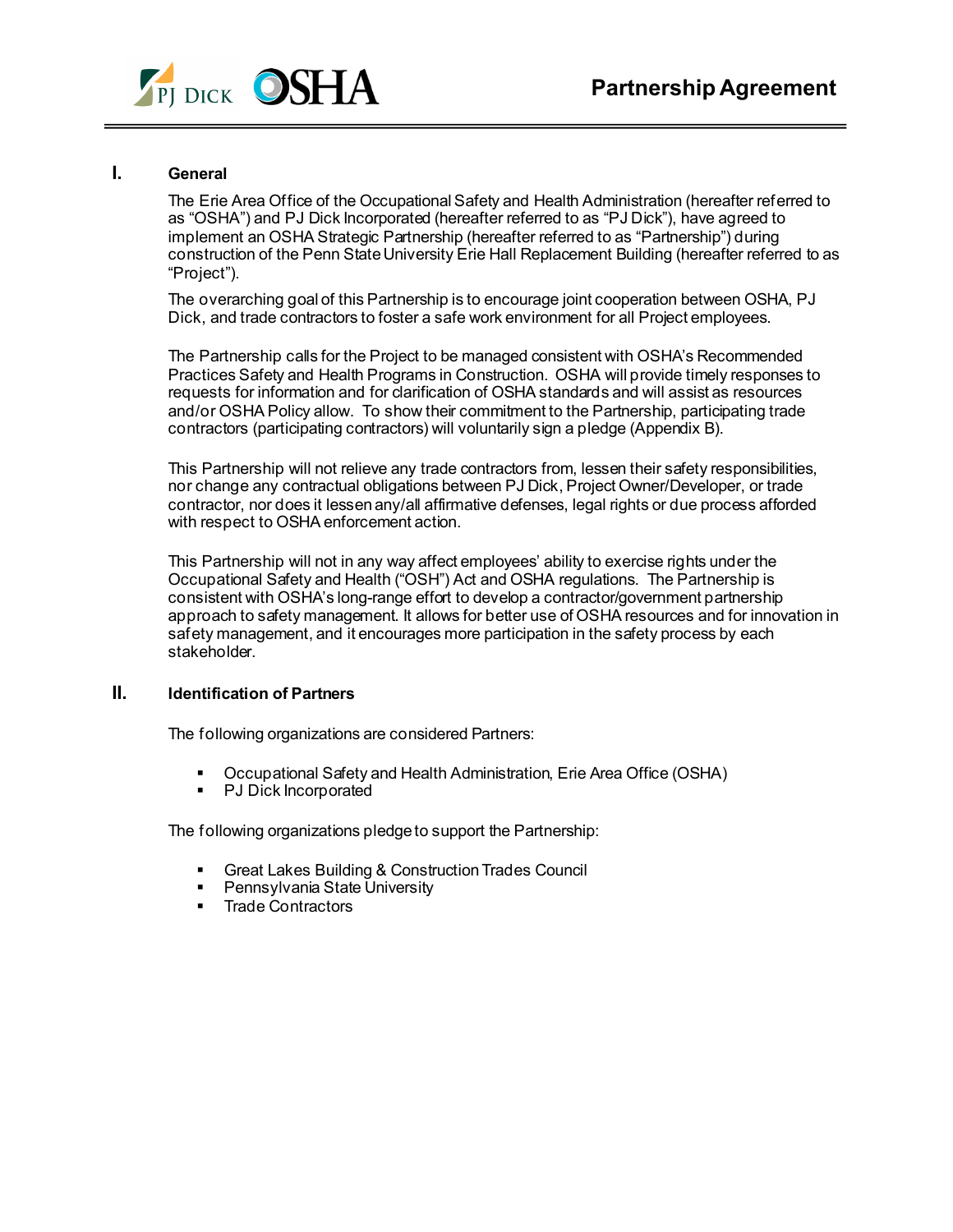

# **III. Project Overview**

Project construction started September 2021 with completion set for January 2023. It is expected that 20-30 trade contractors will employ approximately 50 craft persons at peak construction.

Project details include:

Owner:

Pennsylvania State University 4701 College Drive Erie, PA 16563

Project highlights:

- New fitness and recreation center building
- Construction cost \$22,000,000
- 56,000 square-feet
- (2) floors, (3) court recreation center

Major components of the work will include: site construction, excavation work, rebar installation, concrete foundations, cast-in-place concrete, structural steel and metal work, electrical, masonry, mechanical/plumbing, glazing, and roofing.

# **IV. Partnership Goals, Strategies, Measures**

The primary objective of this Partnership is to create a working relationship that focuses on preventing work-related injuries and fatalities, controlling or eliminating serious workplace hazards, and establishing a foundation for the development of an effective safety and health program. The goals employed to achieve these results will include the following:

| Goal                                                                                                                                                                      | Strategy                                                                                                                                                                                                                                                                                                                                                                                               | Measures/Products                                                                                                                                                                                                                                                                                                                                                        |
|---------------------------------------------------------------------------------------------------------------------------------------------------------------------------|--------------------------------------------------------------------------------------------------------------------------------------------------------------------------------------------------------------------------------------------------------------------------------------------------------------------------------------------------------------------------------------------------------|--------------------------------------------------------------------------------------------------------------------------------------------------------------------------------------------------------------------------------------------------------------------------------------------------------------------------------------------------------------------------|
| 1. Reduce the total number of<br>injuries related to the focus four<br>hazards thereby providing a safer<br>and healthier work environment for<br>workers at the Project. | The Partners will meet quarterly to<br>review and discuss options to<br>address focus four related injuries<br>within the:<br>OSHA's 300 injury and Illness<br>а.<br>data<br>PJ Dick incident/accident<br>$h_{-}$<br>monthly tracking log<br>After each significant incident<br>C.<br>that occurs, an incident<br>investigation will be conducted<br>to determine root cause and<br>corrective action. | a. Baseline of number injury<br>cases related to the focus four<br>hazards at the Project will be<br>established during the first 7<br>months<br>b. Focus four cases involving<br>days of restricted work activity<br>c. Focus four cases involving<br>days away from work<br>d. Annual comparison of the<br>incidence and severity criterial<br>to the baseline numbers |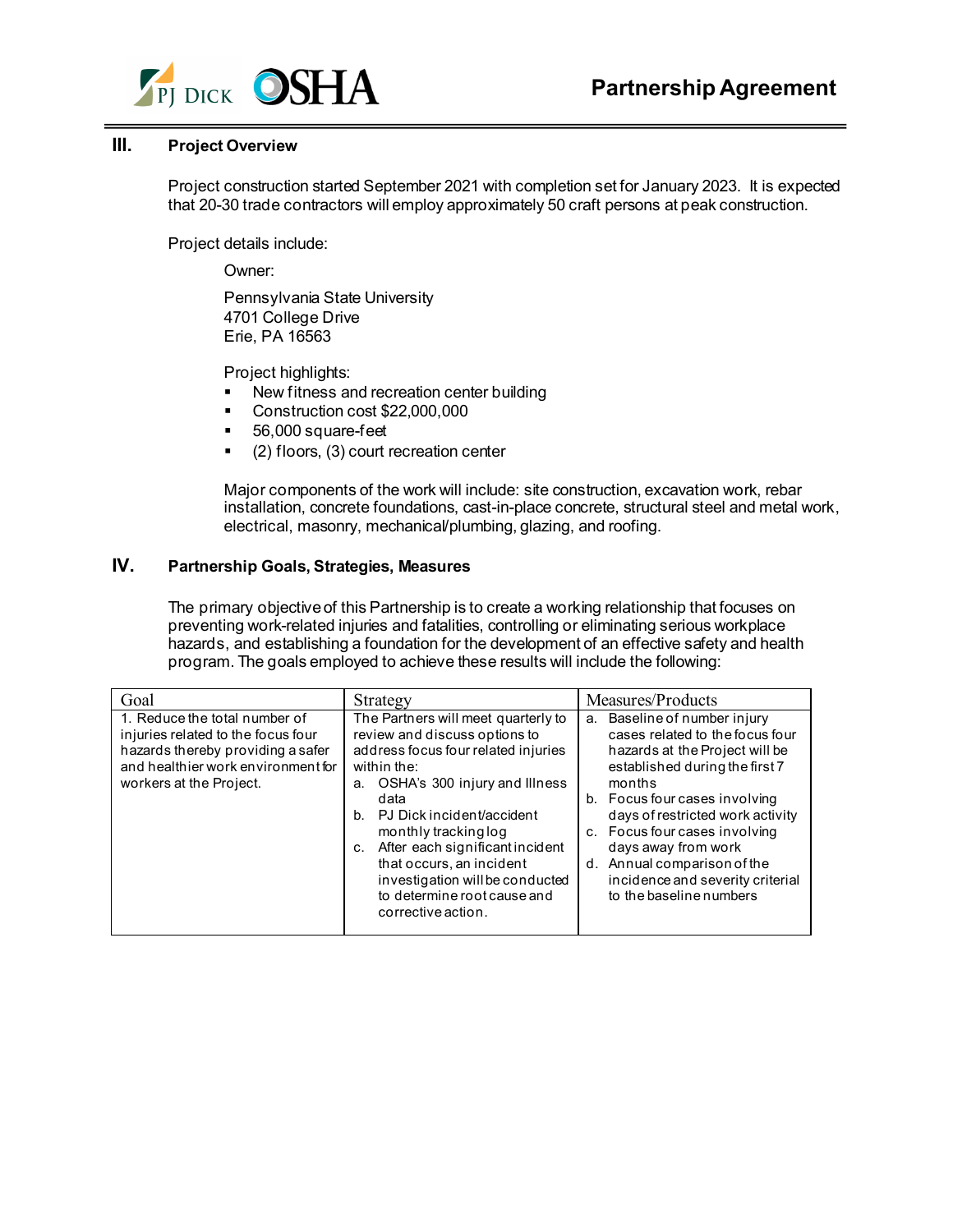

| Goal                                                                                                                                                                                     | Strategy                                                                                                                                                                                                                                                                      | Measures/Products                                                                                                                                                                                                                                                                                                                                       |
|------------------------------------------------------------------------------------------------------------------------------------------------------------------------------------------|-------------------------------------------------------------------------------------------------------------------------------------------------------------------------------------------------------------------------------------------------------------------------------|---------------------------------------------------------------------------------------------------------------------------------------------------------------------------------------------------------------------------------------------------------------------------------------------------------------------------------------------------------|
| 2. Control workplace hazards by<br>assisting trade contractors with the<br>implementation of an effective<br>safety and health management<br>systems.                                    | a. PJ Dick will conduct evaluations<br>of each trade contractor's safety<br>and health management system in<br>accordance with Appendix C.<br>b. All workers and unescorted<br>visitors will be oriented to the<br>content of the PJ Dick's<br>Subcontractor Safety Handbook. | The Partners will meet quarterly to<br>review:<br>The number of trade<br>a.<br>contractors that have<br>completed PJ Dick's safety<br>evaluation and have pledged<br>both support and cooperation<br>to the Partnership.<br>The number of trade<br>$h_{-}$<br>contractor workers and<br>supervisors who have<br>completed site orientation<br>training. |
| 3. Conduct effective self-<br>inspections, and assist trade<br>contractors with training resources<br>and technical assistance in areas<br>where workers might be exposed<br>to hazards. | a. PJ Dick will document all self-<br>inspections, the number of<br>hazards corrected, and safety<br>training conducted by trade<br>contractors for workers on the<br>Project.                                                                                                | The Partners will meet quarterly to<br>review:<br>The number of self-<br>a.<br>inspections performed, the<br>number of hazards identified<br>and corrected.<br>The number of training<br>b <sub>1</sub><br>sessions conducted and the<br>number of training hours<br>provided for workers and<br>supervision.                                           |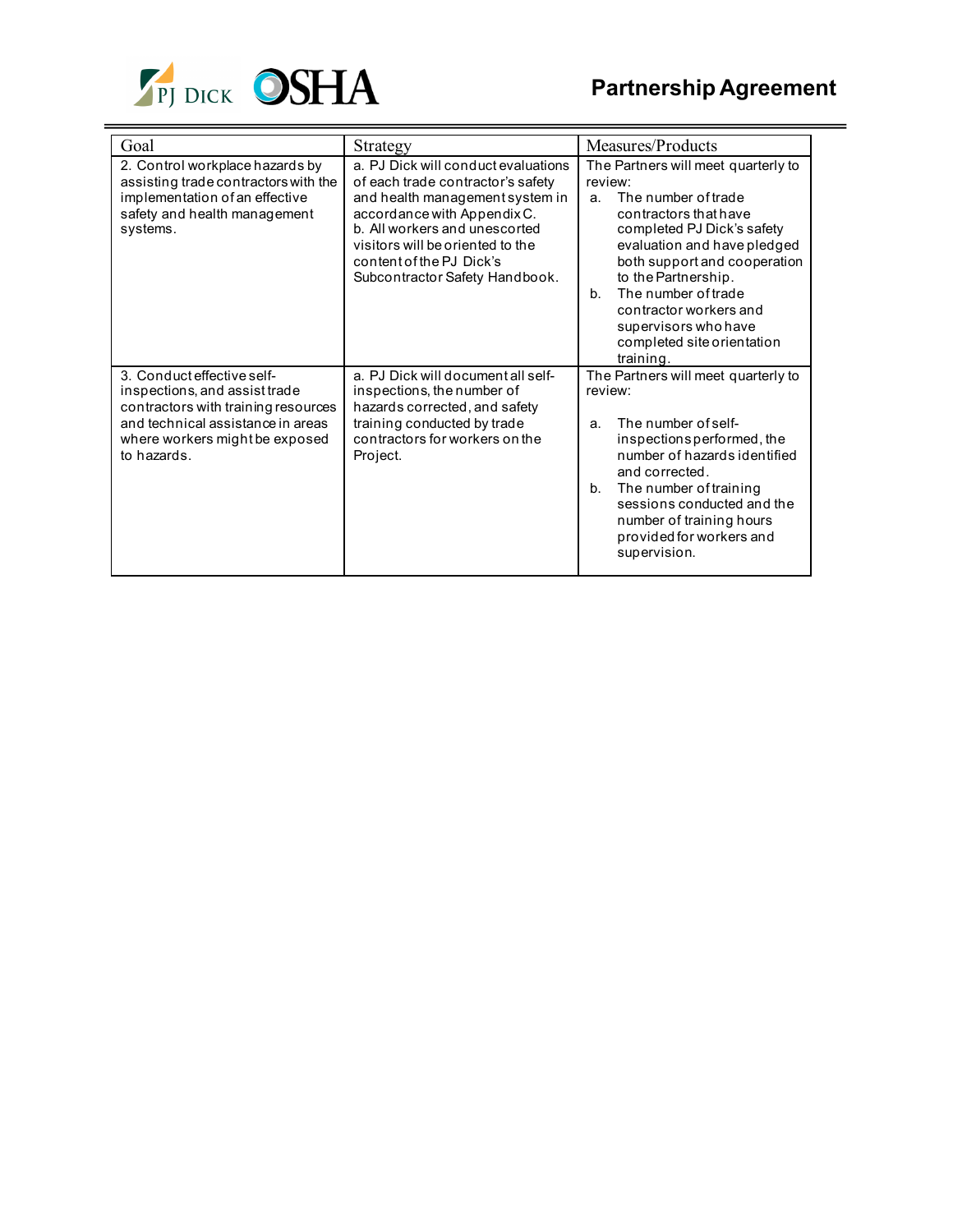

| Goal                                                                                                                                                     | Strategy                                                                                                                                                                                                                                                                                                                                                                                                                                                                                                                                                                                                                                                                                                                                                                                                                                                                                                                                                                                                                                                                                                                                                                                                                                                                                                                                                                                                                                                                                                                                                                                                                                                                                                                                                                                                                                                                                                                                       | Measures/Products                                                                                                                                                                                                                                                                                                                                                                                                                                                                                                                                                                                                                                                                                                                                                                                                                                                                                                                                                                                                                                                                                                                                                            |
|----------------------------------------------------------------------------------------------------------------------------------------------------------|------------------------------------------------------------------------------------------------------------------------------------------------------------------------------------------------------------------------------------------------------------------------------------------------------------------------------------------------------------------------------------------------------------------------------------------------------------------------------------------------------------------------------------------------------------------------------------------------------------------------------------------------------------------------------------------------------------------------------------------------------------------------------------------------------------------------------------------------------------------------------------------------------------------------------------------------------------------------------------------------------------------------------------------------------------------------------------------------------------------------------------------------------------------------------------------------------------------------------------------------------------------------------------------------------------------------------------------------------------------------------------------------------------------------------------------------------------------------------------------------------------------------------------------------------------------------------------------------------------------------------------------------------------------------------------------------------------------------------------------------------------------------------------------------------------------------------------------------------------------------------------------------------------------------------------------------|------------------------------------------------------------------------------------------------------------------------------------------------------------------------------------------------------------------------------------------------------------------------------------------------------------------------------------------------------------------------------------------------------------------------------------------------------------------------------------------------------------------------------------------------------------------------------------------------------------------------------------------------------------------------------------------------------------------------------------------------------------------------------------------------------------------------------------------------------------------------------------------------------------------------------------------------------------------------------------------------------------------------------------------------------------------------------------------------------------------------------------------------------------------------------|
| 4. Develop a working relationship<br>with OSHA to maintain a<br>continuing dialogue that supports<br>various safety and health<br>campaigns/initiatives. | a. PJ Dick and all on-site<br>participating trade contractors will<br>participate in the OSHA Region III<br>Focus Four Campaign.<br>b. PJ Dick and all on-site<br>participating contractors will hold<br>an annual event to support the<br><b>OSHA National Fall Prevention</b><br>Safety Stand-Down until the<br>Project is completed. PJ Dick and<br>all participating trade contractors<br>will display a stand-down poster<br>and stickers (available on OSHA<br>webpage) on site.<br>c. PJ Dick and all on-site<br>participating trade contractors will<br>participate in the NIOSH/OSHA<br>annual Heat Illness Prevention<br>campaign until the Project is<br>completed. PJ Dick and all<br>participating trade contractors will<br>use the OSHA/NIOSH Heat Safety<br>Tool App and display new Heat<br>Illness Prevention infographics in<br>both English and Spanish<br>(available on OSHA webpage) on<br>site.<br>d. PJ Dick and all on-site<br>participating trade contractors will<br>hold an annual event to support<br>the NUCA Trench Safety Stand-<br>Down until the Project is<br>completed. PJ Dick and all<br>participating trade contractors will<br>display the stand-down poster and<br>stickers (available on OSHA and<br>NUCA webpages) on the site.<br>e. PJ Dick and all on-site<br>participating contractors will<br>register and hold an annual event<br>to support the OSHA Safe +<br>Sound Week until the Project is<br>completed. PJ Dick and all<br>participating trade contractors will<br>display campaign information<br>(available on OSHA webpage) on<br>site.<br>f. PJ Dick and all on-site<br>participating contractors will hold<br>an annual event to support the<br>prevention of Suicide and Opioid<br>deaths in construction until the<br>Project is completed. PJ Dick and<br>all participating trade contractors<br>will display information (available<br>on OSHA and NIOSH webpages)<br>on site. | The Partners will meet as needed<br>to verify and/or review:<br>a. The number of workers trained<br>in each safety talk that is<br>associated with the Region III<br>Focus Four Campaign.<br>b. The use OSHA's "National Fall<br>Safety Stand-Down" webpage to<br>log their event, provide information<br>about their stand down activity,<br>complete the survey and print<br>participation certificate.<br>c. Prepare and implement a site<br>heat illness prevention plan. The<br>number of workers trained on the<br>annual Heat Illness Prevention<br>"Water, Rest, Shade" campaign.<br>d. The use NUCA's "National<br>Trench Safety Stand-Down"<br>webpage to log the event(s),<br>provide information about their<br>stand down activity, complete the<br>survey and print participation<br>certificate.<br>e. The use OSHA's Safe + Sound<br>Week Campaign webpage to<br>register the event(s), provide<br>information about their activity,<br>complete the survey and print<br>participation certificate.<br>f. The number of workers trained<br>in each safety talk that is<br>associated with the prevention of<br>suicide and opioid deaths in<br>construction. |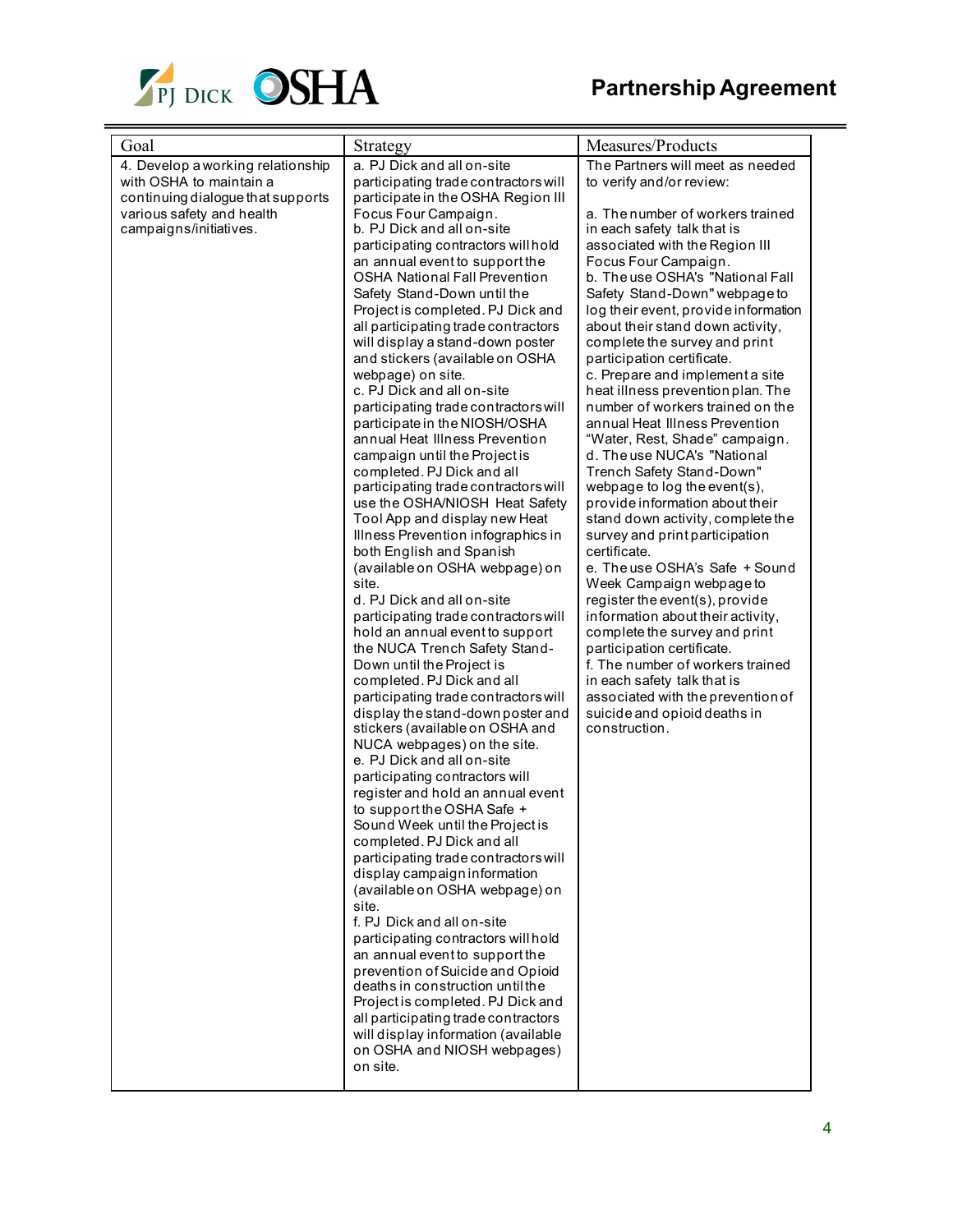

# **V. Partnership Management and Operation**

PJ Dick and OSHA will form a committee to monitor the implementation of this Partnership. It will consist of a representative from each of the Partners. The Compliance Assistance Specialist (CAS) will serve as OSHA's primary contact. The Committee will review trade contractor compliance and involvement in the Partnership, analyze job site audits, make Partnership improvements, and evaluate partnership modifications, achievements, and successes.

*Partnership Roles and Responsibilities*

### *OSHA agrees to:*

- 1. Evaluate PJ Dick's Project Safety Plan (Attachment 1) prior to and during the OSHA enforcement verification inspections using Appendix C (or equivalent) and to determine whether effective safety and health management systems are in place.
- 2. Designate an OSHA Compliance Assistance Specialist (CAS) to serve as a resource and liaison person for the Partnership.
- 3. Meet with PJ Dick quarterly and as needed to review project safety performance. Safety performance will be evaluated through review of trade contractors' OSHA 300 logs for the Project and related accident reports.
- 4. Provide timely response to requests for information and clarification of OSHA standards, as resources and OSHA Policy permit.
- 5. Provide information on OSHA training resources available.

### *PJ Dick agrees to:*

- 1. Provide a Site Safety Manager to serve as a safety resource and liaison person for the Partnership and to assist trade contractors with safety issues/concerns.
- 2. Provide notice to all trade contractors that the Project is subject to this Partnership and include the Partnership Fact Sheet (Appendix A) in the Project New Worker Safety Orientation.
- 3. Develop and implement the Project Safety Plan (Attachment 1).
- 4. Evaluate trade contractors' safety and health management systems utilizing PJ Dick's Safety Evaluation (Attachment 2).
- 5. Notify the OSHA Erie Area Office of trade contractors that have completed PJ Dick's Safety Evaluation and have pledged both support and cooperation to the Partnership (Appendix B).
- 6. Offer trade contractors safety and health information (i.e., toolbox safety meetings) especially on the focused four construction hazards (which are Falls; Caught-In or Between; Struck-By and Electrocutions).
- 7. Maintain Project safety performance report. Require all active trade contractors to submit an updated OSHA 300 Log for the Project.
- 8. Meet with OSHA quarterly to review the safety performance of PJ Dick and trade contractors and provide feedback on noted incident trends or patterns.
- 9. Coordinate safety related matters that pertain to site general conditions such as hazard communications, emergency response, installation and maintenance of building perimeter guardrail systems, and housekeeping.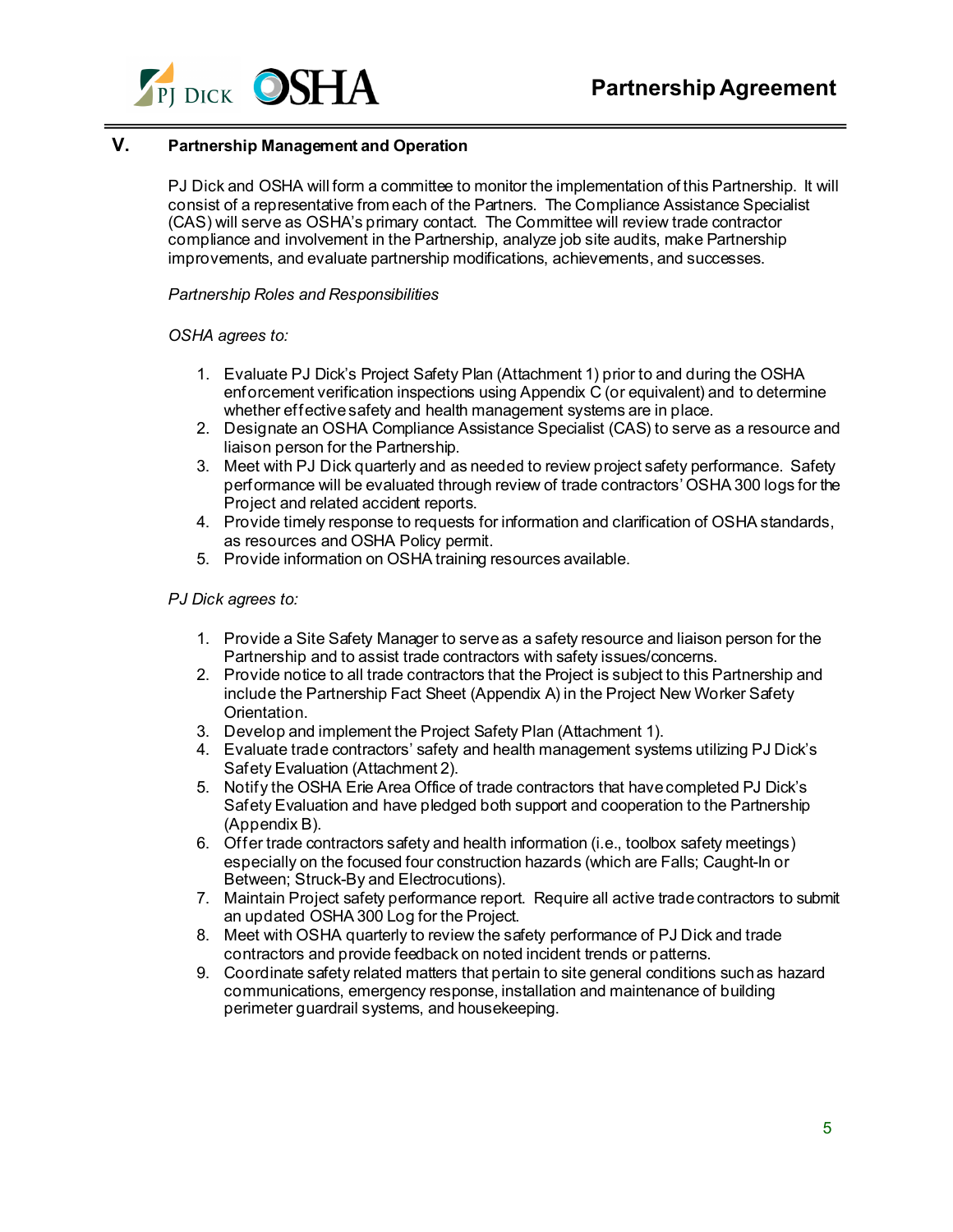

# **VI. On-Site Enforcement Verification Inspections**

In order to assist in measuring the success of this Partnership, an initial enforcement verification inspection will be conducted after the signing of this Partnership, and annually thereafter. The enforcement verifications may be conducted as a focused inspection if the site meets the criteria outlined in OSHA's current enforcement guidelines. In addition to traditional enforcement issues, the inspection will assess the Partner's and participating trade contractor's progress in meeting the requirements of the Partnership.

### **VII. OSHA Inspections**

This Partnership provides for the timely response to each allegation of a safety or health hazard brought to each trade contractor's attention by any person. Upon a finding that an allegation is valid, the responsible trade contractor shall promptly abate the hazard.

OSHA agrees that a copy of each non-formal complaint related to the Project and filed with OSHA will be forwarded by fax or mail to the Project office. In accordance with applicable law, the identity of a complainant requesting confidentiality will not be revealed. PJ Dick agrees to investigate these complaints regardless of the trade contractor involved and provide OSHA with a written response within five working days of receiving the non-formal complaint/referral.

OSHA personnel will continue to conduct investigations and inspections in any event or circumstance that may warrant the opening of an OSHA inspection, pursuant to the policy set forth in Field Operations Manual (FOM). These may include but are not limited to formal complaints, referrals, fatalities, catastrophes, or other accidents or significant events. OSHA will also investigate trade contractors whose employees are exposed to or are creating plain view hazards at the Project. OSHA reserves the right to issue citations and penalties for violations including but not limited to regulatory violations for which mandatory penalties are established.

### **VIII. Incentives**

PJ Dick will receive the following benefits from OSHA:

- 1. Special recognition, which may include but is not limited to, press releases issued by OSHA and recognition on OSHA's web page designating PJ Dick as a Partner in the OSPP.
- 2. Availability of informational materials such as safety and health publications and electronic educational resources.
- 3. Participating trade contractors will be provided special priority consideration for free, confidential On-Site Consultation services from the Pennsylvania OSHA Consultation Program. Small subcontractors may request a no-cost, confidential consultation visit by telephone at 1-800-382-1241 or on-line a[t https://www.iup.edu/pa-oshaconsultation/request/.](https://www.iup.edu/pa-oshaconsultation/request/)

# **IX. Worker and Employer Rights – Employee Involvement**

This Partnership does not preclude employees and/or employers from exercising any right provided under the OSH Act (or, for federal employees, 29 CFR § 1960), nor does it abrogate any responsibility to comply with rules and regulations adopted pursuant to the OSH Act. This Partnership recognizes employees bring valuable skills and perspective to the implementation of an effective site safety and health system. Employees on site will be encouraged and given opportunities to be involved in the site safety and health system. Employee involvement will include, but is not limited to, participation in self-audits, site inspections, job hazard analysis,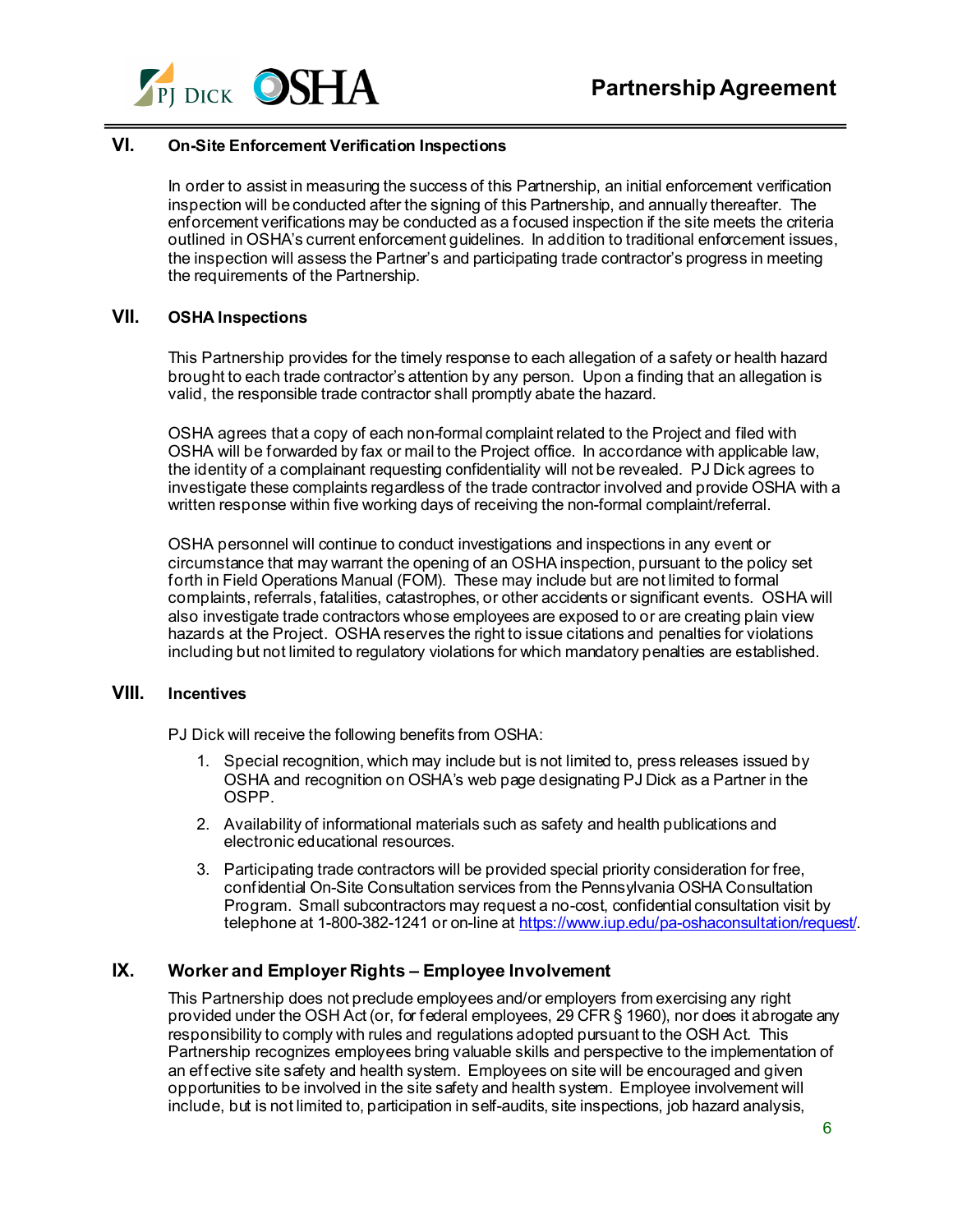

safety and health management system reviews, safety training and accident/near miss reporting. Employee involvement will be included in the safety and health management system Evaluation (Appendix C).

# **X. Safety and Health Management Systems**

OSHA and PJ Dick support the implementation of safety and health management systems, including the four main elements of management commitment/employee involvement, hazard identification, hazard correction/control and employee training. PJ Dick commits to implementing a SHMS at this Partnership site as detailed in Appendix C.

### **XI. Annual Evaluation**

Partners will jointly prepare and annual evaluation of the Partnership using Appendix D. The evaluation will review the success of the Partnership, lessons learned, and changes that will be made to meet the goals of the Partnership. Annual evaluations will be submitted by the Partners to OSHA's Philadelphia Regional Office no later than 45 days after the signing anniversary date each year.

### **XII. Termination**

This Partnership will terminate 2 years from the date of the signing or upon completion of the Project. If either Partner wishes to withdraw its participation prior to the established termination date, the agreement will terminate upon receiving a written notice of the intent to withdraw from either signatory.

### **XIII. Paperwork Reduction Act**

OSHA Strategic Partnerships are part of OSHA's available voluntary cooperative programs. As per the Paperwork Reduction Act of 1995 (PRA OMB CONTROL NO. 1218-0244, expires July 31, 2022), the public reporting burden for this Partnership's collection of information is estimated at 11 hours per participant, per year. If you have any comments regarding this collection of information, including suggestions for reducing the burden or revising the burden estimate, please direct them to:

> Occupational Safety and Health Administration Attention: Director, Office of Partnerships and Recognition Directorate of Cooperative and State Programs 200 Constitution Avenue, NW – Room N3700 Washington, DC 20210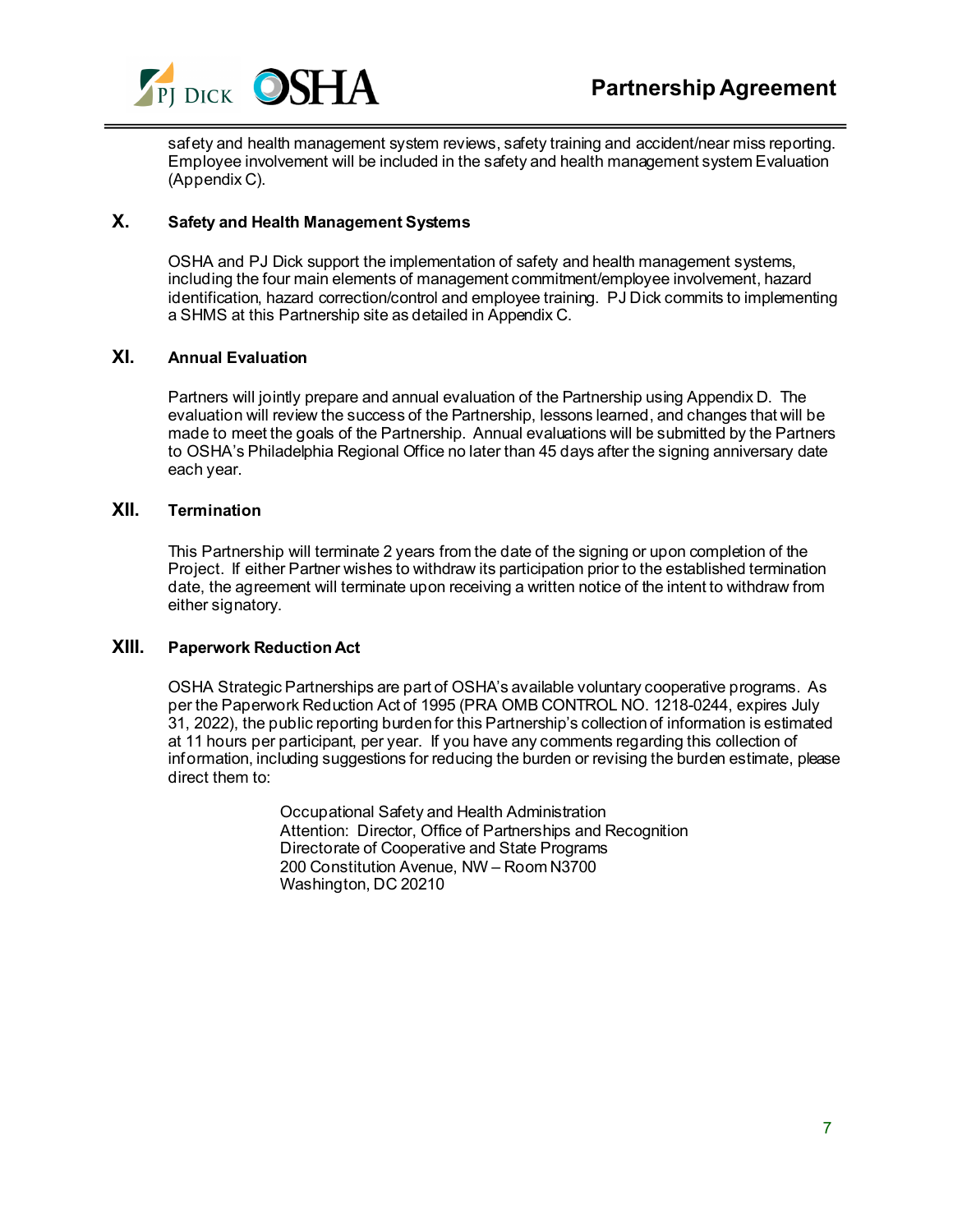

**XIV. Signatures**

**United States Department of Labor Occupational Safety & Health Administration**

**Based on a mutual interest to protect construction workers, the below parties agree to the terms of the Partnership for the construction of the Penn State University Erie Hall Replacement Building.** 

Signed \_\_\_\_\_ day of \_\_\_\_\_\_\_\_\_\_\_\_\_\_\_\_\_\_\_\_\_\_\_\_\_\_\_\_\_\_\_\_, 2021

**Partners:** 

**Brendan Claybaugh Area Director Erie Area Office USDOL/OSHA**

**Jake D. Ploeger Co-Chief Executive Officer Co-Chief Executive Co-Chief Executive Co-Chief Executive Co-Chief Executive Co-Chief Executive Co-Chief Executive Co-Chief Executive Co-Chief Executive Co-Chief Executive Co-Chie PJ Dick Incorporated PJ Dick Incorporated**

**Co-Chief Executive Officer<br>PJ Dick Incorporated** 

**In Support of:**

**TJ Sandell President Great Lakes Building & Construction Trades Council**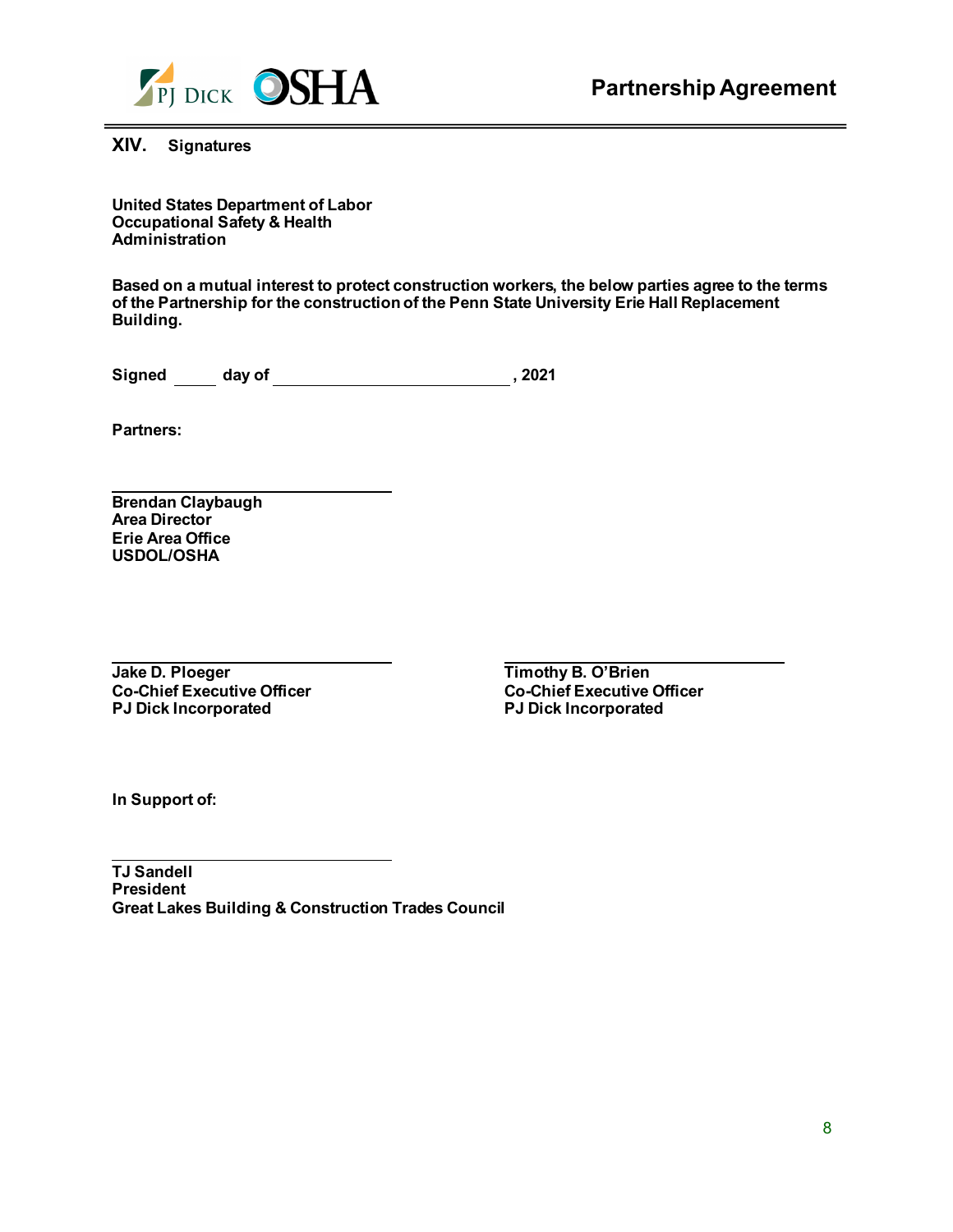

### **PARTNERSHIP FACT SHEET – APPENDIX A**

The Erie Area Office, Region III, of the Occupational Safety and Health Administration (hereafter referred to as "OSHA") and PJ Dick Incorporated (hereafter referred to as "PJ Dick"), have agreed to implement an OSHA Strategic Partnership (hereafter referred to as "Partnership") during construction of the Penn State University Erie Hall Replacement Building (hereafter referred to as "Project").

The goal of this Partnership is to encourage joint cooperation between OSHA, PJ Dick, and trade contractors to foster a safe work environment for all project employees as described in this Partnership.

The Partnership between PJ Dick and OSHA calls for the Project to be managed consistent with OSHA's Recommended Practices Safety and Health Programs in Construction or its equivalent.

OSHA will provide timely responses to requests for information, requests for clarification of OSHA standards and other assistance as resources and/or OSHA Policy allow. To show their commitment to the Partnership, contractors will voluntarily sign a pledge (Appendix B).

This Partnership will not relieve any trade contractors from or lessen their safety responsibilities nor change any contractual obligations between PJ Dick, Project Owner/Developer, or trade contractor, nor does it lessen any/all affirmative defenses, legal rights or due process afforded with respect to OSHA enforcement action.

This Partnership will not in any way affect employees' ability to exercise rights under the OSH Act and OSHA regulations.

This Partnership is consistent with OSHA's long-range effort to develop a contractor/government partnership approach to safety management. It allows for better use of OSHA resources and for innovation in safety management, and it encourages more participation in the safety process by each stakeholder.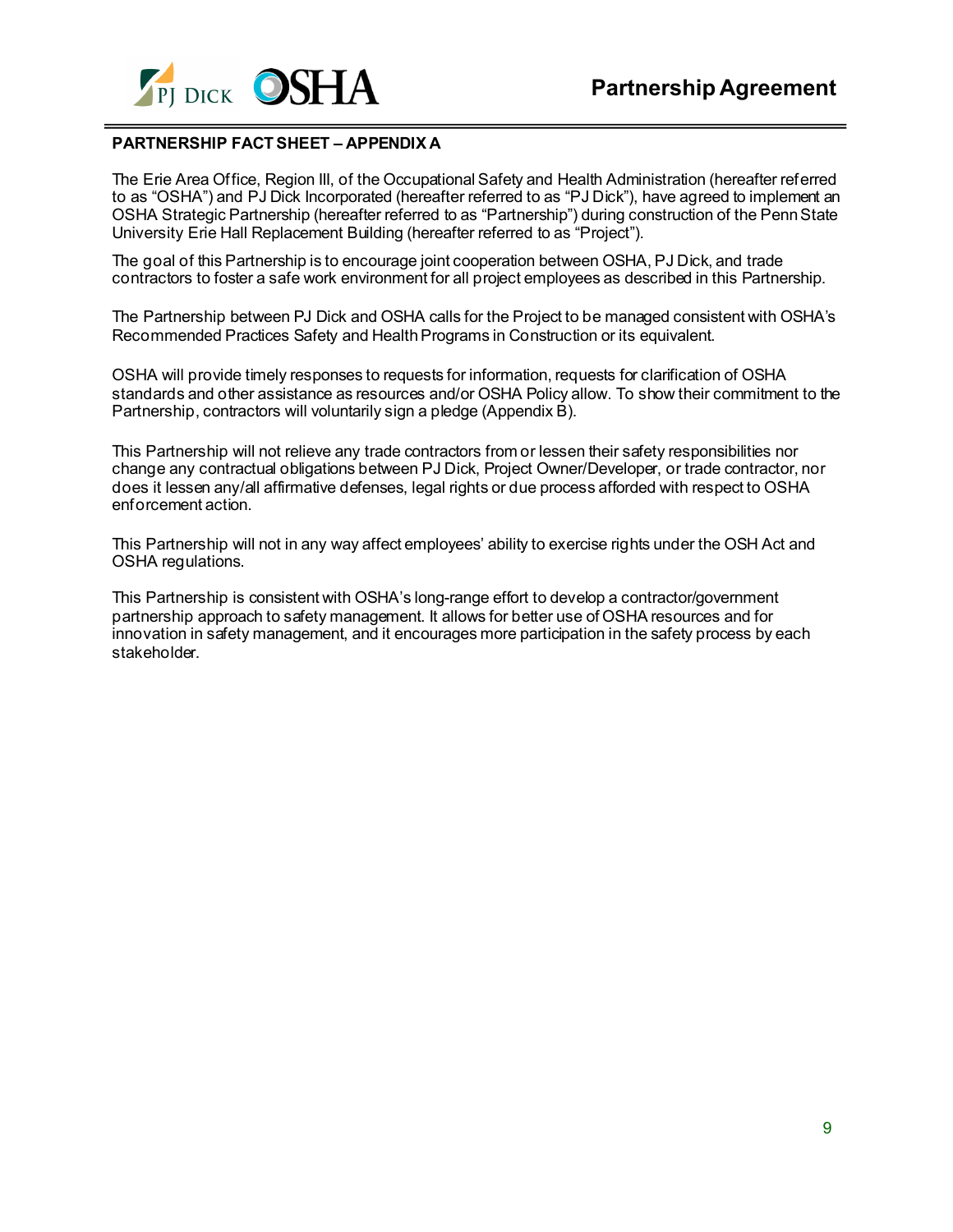

#### **PLEDGE – APPENDIX B**

The Erie Area Office, Region III, of the Occupational Safety and Health Administration (hereafter referred to as "OSHA") and PJ Dick Incorporated (hereafter referred to as "PJ Dick"), have agreed to implement an OSHA Strategic Partnership (hereafter referred to as "Partnership") during construction of the PennState University Erie Hall Replacement Building (hereafter referred to as "Project").

The goal of this Partnership is to encourage joint cooperation between OSHA, PJ Dick, and trade contractors to foster a safe work environment for all project employees as described in this Partnership.

The Partnership between PJ Dick and OSHA calls for the project to be managed consistent with OSHA's Recommended Practices Safety and Health Programs in Construction or its equivalent.

Under the Partnership, OSHA will provide timely responses to requests for information, requests for clarification of OSHA standards and other assistance as resources and/or OSHA Policy allow. To show their commitment to the Partnership, contractors will voluntarily sign this pledge.

This Partnership will not relieve any trade contractors from or lessen their safety responsibilities nor change any contractual obligations between PJ Dick, Project Owner/Developer, or trade contractor, nor does it lessen any/all affirmative defenses, legal rights or due process afforded with respect to OSHA enforcement action.

This Partnership will not in any way affect employees' ability to exercise rights under the OSH Act and OSHA regulation.

This Partnership is consistent with OSHA's long-range effort to develop a contractor/government partnership approach to safety management. It allows for better use of OSHA resources and for innovation in safety management, and it encourages more participation in the safety process by each stakeholder.

**Based on mutual interest to protect construction workers, the below party pledges both support and cooperation to the OSHA / PJ Dick Partnership by following the PJ Dick Project Safety Plan.** 

Authorized Representative (print / type)

Signature

Title (print / type)

Company / Organization (print / type)